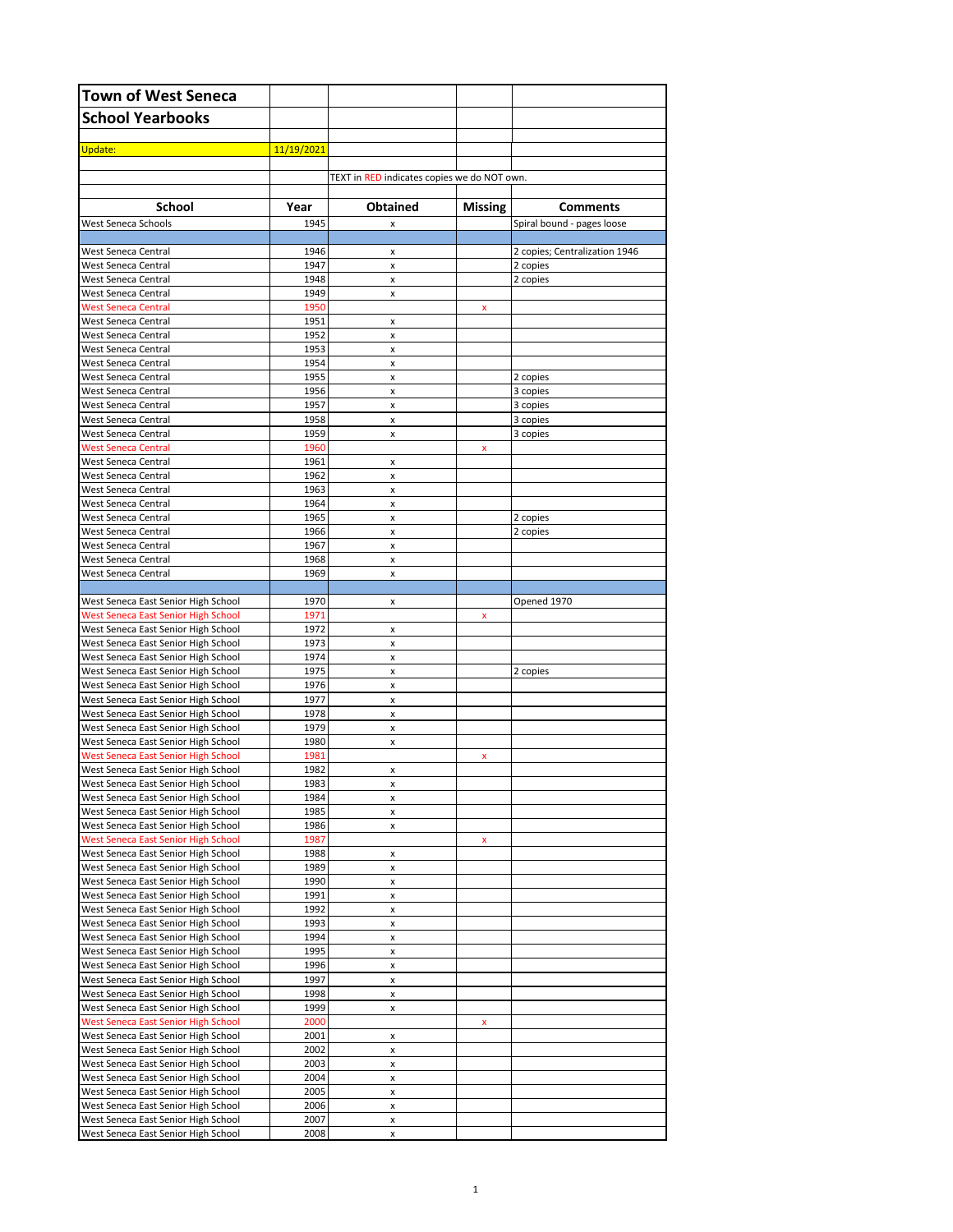| <b>Town of West Seneca</b>                                                 |              |                                             |                         |                                 |
|----------------------------------------------------------------------------|--------------|---------------------------------------------|-------------------------|---------------------------------|
| <b>School Yearbooks</b>                                                    |              |                                             |                         |                                 |
|                                                                            |              |                                             |                         |                                 |
| Update:                                                                    | 11/19/2021   |                                             |                         |                                 |
|                                                                            |              | TEXT in RED indicates copies we do NOT own. |                         |                                 |
|                                                                            |              |                                             |                         |                                 |
| School                                                                     | Year         | <b>Obtained</b>                             | <b>Missing</b>          | <b>Comments</b>                 |
| West Seneca East Senior High School                                        | 2009         | X                                           |                         |                                 |
| West Seneca East Senior High School<br>West Seneca East Senior High School | 2010<br>2011 | x<br>x                                      |                         |                                 |
| West Seneca East Senior High School                                        | 2012         | x                                           |                         |                                 |
| West Seneca East Senior High School                                        | 2013         | x                                           |                         |                                 |
| <b>West Seneca East Senior High School</b>                                 | 2014<br>2015 |                                             | X                       |                                 |
| West Seneca East Senior High School<br>West Seneca East Senior High School | 2016         | x                                           | X                       |                                 |
| West Seneca East Senior High School                                        | 2017         |                                             | $\overline{\mathbf{x}}$ |                                 |
| West Seneca East Senior High School                                        | 2018         | x                                           |                         |                                 |
| <b>West Seneca East Senior High School</b>                                 | 2019         |                                             | X                       |                                 |
| West Seneca West Senior High School                                        | 1970         | x                                           |                         | Requires re-binding             |
| West Seneca West Senior High School                                        | 1971         | x                                           |                         |                                 |
| West Seneca West Senior High School                                        | 1972         | x                                           |                         |                                 |
| West Seneca West Senior High School<br>West Seneca West Senior High School | 1973<br>1974 | x<br>x                                      |                         |                                 |
| West Seneca West Senior High School                                        | 1975         | x                                           |                         |                                 |
| West Seneca West Senior High School                                        | 1976         | x                                           |                         | Needs repair                    |
| West Seneca West Senior High School<br>West Seneca West Senior High School | 1977<br>1978 | x<br>x                                      |                         |                                 |
| West Seneca West Senior High School                                        | 1979         | x                                           |                         | 2 copies; Copy 2 rec'd 9/9/2021 |
| West Seneca West Senior High School                                        | 1980         | x                                           |                         |                                 |
| West Seneca West Senior High School                                        | 1981         | x                                           |                         |                                 |
| West Seneca West Senior High School<br>West Seneca West Senior High School | 1982<br>1983 | x<br>x                                      |                         | 2 copies; Copy 2 rec'd 9/9/2021 |
| West Seneca West Senior High School                                        | 1984         | x                                           |                         |                                 |
| West Seneca West Senior High School                                        | 1985         | x                                           |                         |                                 |
| West Seneca West Senior High School                                        | 1986         | x                                           |                         |                                 |
| West Seneca West Senior High School<br>West Seneca West Senior High School | 1987<br>1988 | x<br>x                                      |                         |                                 |
| West Seneca West Senior High School                                        | 1989         | x                                           |                         |                                 |
| West Seneca West Senior High School                                        | 1990         | x                                           |                         |                                 |
| West Seneca West Senior High School<br>West Seneca West Senior High School | 1991<br>1992 | x<br>x                                      |                         |                                 |
| West Seneca West Senior High School                                        | 1993         | x                                           |                         |                                 |
| West Seneca West Senior High School                                        | 1994         | x                                           |                         |                                 |
| West Seneca West Senior High School                                        | 1995         | x                                           |                         |                                 |
| West Seneca West Senior High School<br>West Seneca West Senior High School | 1996<br>1997 | x<br>x                                      |                         |                                 |
| West Seneca West Senior High School                                        | 1998         | x                                           |                         |                                 |
| West Seneca West Senior High School                                        | 1999         | x                                           |                         |                                 |
| West Seneca West Senior High School                                        | 2000         | x                                           |                         |                                 |
| West Seneca West Senior High School<br>West Seneca West Senior High School | 2001<br>2002 | x<br>x                                      |                         |                                 |
| West Seneca West Senior High School                                        | 2003         | x                                           |                         |                                 |
| West Seneca West Senior High School                                        | 2004         | x                                           |                         |                                 |
| West Seneca West Senior High School<br>West Seneca West Senior High School | 2005<br>2006 | x<br>x                                      |                         |                                 |
| West Seneca West Senior High School                                        | 2007         | x                                           |                         |                                 |
| West Seneca West Senior High School                                        | 2008         | x                                           |                         |                                 |
| <b>West Seneca West Senior High School</b>                                 | 2009         |                                             | x                       |                                 |
| West Seneca West Senior High School<br>West Seneca West Senior High School | 2010<br>2011 | x<br>x                                      |                         |                                 |
| West Seneca West Senior High School                                        | 2012         | x                                           |                         |                                 |
| West Seneca West Senior High School                                        | 2013         | x                                           |                         |                                 |
| West Seneca West Senior High School<br>West Seneca West Senior High School | 2014<br>2015 | x                                           |                         |                                 |
| West Seneca West Senior High School                                        | 2016         | x<br>x                                      |                         |                                 |
| West Seneca West Senior High School                                        | 2017         | x                                           |                         |                                 |
| West Seneca West Senior High School                                        | 2018         | x                                           |                         |                                 |
| West Seneca West Senior High School<br>West Seneca West Senior High School | 2019<br>2020 | x<br>x                                      |                         | Rec'd 9/9/2021                  |
| West Seneca West Senior High School                                        | 2021         | x                                           |                         | Rec'd 9/9/2021                  |
|                                                                            |              |                                             |                         |                                 |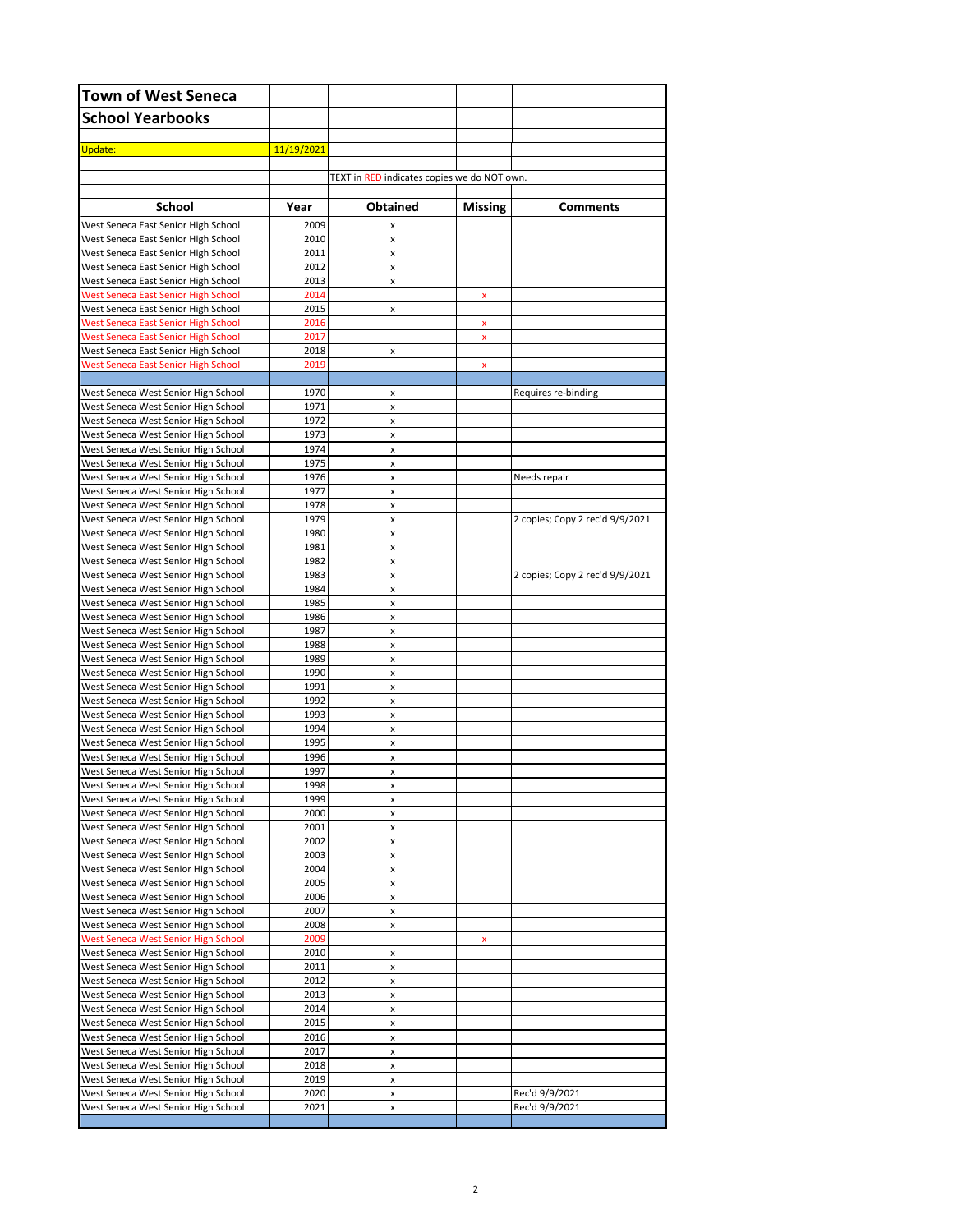| <b>Town of West Seneca</b>                                                     |              |                                             |                    |                                                |
|--------------------------------------------------------------------------------|--------------|---------------------------------------------|--------------------|------------------------------------------------|
| <b>School Yearbooks</b>                                                        |              |                                             |                    |                                                |
|                                                                                |              |                                             |                    |                                                |
| Update:                                                                        | 11/19/2021   |                                             |                    |                                                |
|                                                                                |              | TEXT in RED indicates copies we do NOT own. |                    |                                                |
|                                                                                |              |                                             |                    |                                                |
| <b>School</b>                                                                  | Year         | <b>Obtained</b>                             | <b>Missing</b>     | <b>Comments</b>                                |
| West Seneca Central Alternative Learning<br>Center                             | 2004         | X                                           |                    | Entitled 2003-2004                             |
| West Seneca Central Alternative Learning<br>Center                             | 2005         | x                                           |                    | Entitled 2004-2005; 2 copies                   |
| West Seneca Central Alternative Learning<br>Center                             | 2006         | x                                           |                    | Entitled 2005-2006                             |
| West Seneca Central Alternative Learning<br>Center                             | 2007         | x                                           |                    | Entitled 2006-2007                             |
| West Seneca Central Alternative Learning<br>Center                             | 2008         | x                                           |                    | Entitled 2007-2008                             |
| West Seneca Central Alternative Learning                                       |              |                                             |                    |                                                |
| Center                                                                         | 2009         | x                                           |                    | Entitled 2008-2009                             |
| West Seneca Central Alternative Learning<br>Center                             | 2010         | x                                           |                    | Entitled 2009-2010                             |
| West Seneca Central Alternative Learning<br>Center                             |              |                                             |                    |                                                |
| West Seneca Central Alternative Learning                                       | 2011         | x                                           |                    | Entitled 2010-2011; 2 copies                   |
| Center                                                                         | 2012         | x                                           |                    | Entitled 2011-2012; 2 copies                   |
| West Seneca Central Alternative Learning<br>Center                             | 2013         | x                                           |                    | Entitled 2012-2013:<br>Closed<br>2013          |
|                                                                                |              |                                             |                    |                                                |
| West Seneca Central Junior                                                     | 1961         | x                                           |                    | Entitled 1960-1961; Copy 2 rec'd<br>9/9/2021   |
| <b>West Seneca Central Junior</b>                                              | 1962         |                                             | x                  |                                                |
| West Seneca Central Junior                                                     | 1963         | X                                           |                    | Entitled 1962-1963; 2 copies rec'd<br>9/9/2021 |
|                                                                                |              |                                             |                    |                                                |
| West Seneca East Junior/Middle                                                 | 1964         |                                             | x                  | Opened 1964                                    |
| West Seneca East Junior/Middle                                                 | 1965         |                                             | x                  |                                                |
| West Seneca East Junior/Middle                                                 | 1966         | x                                           |                    | Entitled 1965-66; Rec'd 10/11/19               |
| West Seneca East Junior/Middle                                                 | 1967<br>1968 |                                             | x                  |                                                |
| <b>West Seneca East Junior/Middle</b><br><b>West Seneca East Junior/Middle</b> | 1969         |                                             | x<br>x             |                                                |
| <b>West Seneca East Junior/Middle</b>                                          | 1970         |                                             | $\pmb{\mathsf{x}}$ |                                                |
| <b>West Seneca East Junior/Middle</b>                                          | 1971         |                                             | x                  |                                                |
| <b>West Seneca East Junior/Middle</b>                                          | 1972         |                                             | $\pmb{\mathsf{x}}$ |                                                |
| <b>West Seneca East Junior/Middle</b>                                          | 1973         |                                             | x                  |                                                |
| West Seneca East Junior/Middle                                                 | 1974         |                                             | x                  |                                                |
| West Seneca East Junior/Middle<br>West Seneca East Junior/Middle               | 1975<br>1976 | x<br>x                                      |                    | 2 copies; Copy 2 rec'd 9/9/2021                |
| West Seneca East Junior/Middle                                                 | 1977         | x                                           |                    |                                                |
| West Seneca East Junior/Middle                                                 | 1978         | x                                           |                    | Rec'd 10/11/19                                 |
| West Seneca East Junior/Middle                                                 | 1979         | x                                           |                    |                                                |
| West Seneca East Junior/Middle                                                 | 1980         | x                                           |                    |                                                |
| West Seneca East Junior/Middle                                                 | 1981         |                                             | x                  |                                                |
| West Seneca East Junior/Middle                                                 | 1982         | x                                           |                    |                                                |
| West Seneca East Junior/Middle                                                 | 1983         | x                                           |                    | Entitled 1982-83; Rec'd 10/11/19               |
| West Seneca East Junior/Middle                                                 | 1984         | x                                           |                    | Rec'd 10/11/19                                 |
| West Seneca East Junior/Middle                                                 | 1985         | x                                           |                    | Rec'd 10/11/19                                 |
| West Seneca East Junior/Middle                                                 | 1986         | x                                           |                    | Rec'd 10/11/19                                 |
| West Seneca East Junior/Middle<br>West Seneca East Junior/Middle               | 1987<br>1988 | x<br>x                                      |                    | Rec'd 10/11/19<br>Rec'd 10/11/19               |
| West Seneca East Junior/Middle                                                 | 1989         | x                                           |                    | Rec'd 10/11/19                                 |
| West Seneca East Junior/Middle                                                 | 1990         | x                                           |                    | Rec'd 10/11/19                                 |
| West Seneca East Junior/Middle                                                 | 1991         | x                                           |                    |                                                |
| West Seneca East Junior/Middle                                                 | 1992         | x                                           |                    |                                                |
| West Seneca East Junior/Middle                                                 | 1993         |                                             | x                  |                                                |
| West Seneca East Junior/Middle                                                 | 1994         |                                             | x                  |                                                |
| West Seneca East Junior/Middle<br>West Seneca East Junior/Middle               | 1995<br>1996 |                                             | x<br>x             |                                                |
| West Seneca East Junior/Middle                                                 | 1997         |                                             | $\pmb{\mathsf{x}}$ |                                                |
| West Seneca East Junior/Middle                                                 | 1998         |                                             | x                  |                                                |
| <b>West Seneca East Junior/Middle</b>                                          | 1999         |                                             | $\pmb{\mathsf{x}}$ |                                                |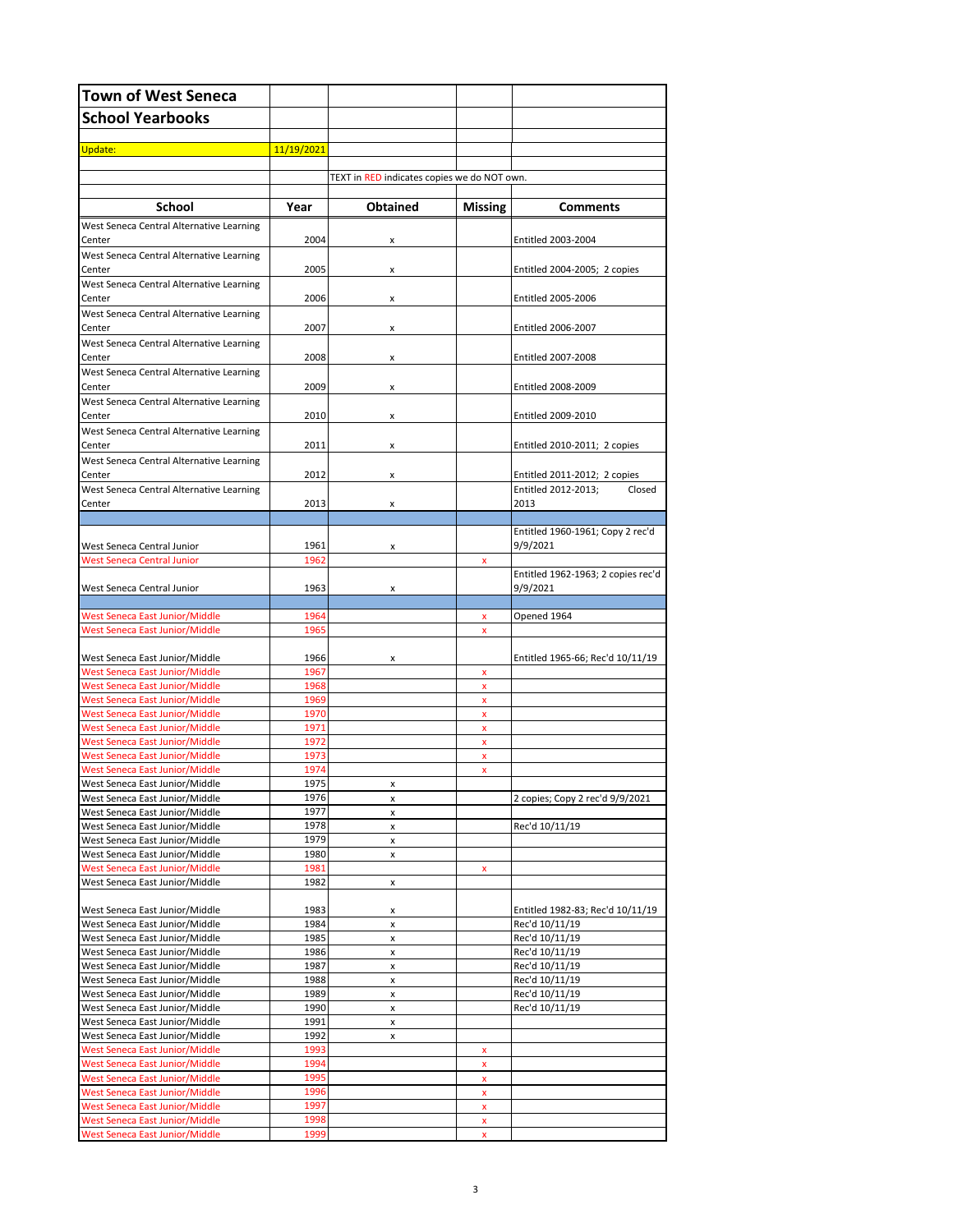| <b>Town of West Seneca</b>                                              |              |                                             |                         |                                                          |
|-------------------------------------------------------------------------|--------------|---------------------------------------------|-------------------------|----------------------------------------------------------|
| <b>School Yearbooks</b>                                                 |              |                                             |                         |                                                          |
|                                                                         |              |                                             |                         |                                                          |
| Update:                                                                 | 11/19/2021   |                                             |                         |                                                          |
|                                                                         |              | TEXT in RED indicates copies we do NOT own. |                         |                                                          |
|                                                                         |              |                                             |                         |                                                          |
| School                                                                  | Year         | <b>Obtained</b>                             | Missing                 | <b>Comments</b>                                          |
| West Seneca East Junior/Middle                                          | 2000         |                                             | x                       |                                                          |
| West Seneca East Junior/Middle<br><b>West Seneca East Junior/Middle</b> | 2001<br>2002 | x                                           |                         |                                                          |
| West Seneca East Junior/Middle                                          | 2003         |                                             | x<br>x                  |                                                          |
| <b>West Seneca East Junior/Middle</b>                                   | 2004         |                                             | $\pmb{\mathsf{x}}$      |                                                          |
| <b>West Seneca East Junior/Middle</b>                                   | 2005         |                                             | x                       |                                                          |
| <b>West Seneca East Junior/Middle</b>                                   | 2006         |                                             | $\pmb{\mathsf{x}}$      |                                                          |
| <b>West Seneca East Junior/Middle</b>                                   | 2007         |                                             | x                       |                                                          |
| West Seneca East Junior/Middle                                          | 2008<br>2009 | x                                           |                         | rec'd 7/30/19                                            |
| West Seneca East Junior/Middle<br><b>West Seneca East Junior/Middle</b> | 2010         | x                                           | x                       | rec'd 7/30/19                                            |
| West Seneca East Junior/Middle                                          | 2011         |                                             | x                       |                                                          |
| West Seneca East Junior/Middle                                          | 2012         | x                                           |                         | rec'd 7/30/19                                            |
| <b>West Seneca East Junior/Middle</b>                                   | 2013         |                                             | x                       |                                                          |
| <b>West Seneca East Junior/Middle</b>                                   | 2014         |                                             | $\pmb{\mathsf{x}}$      |                                                          |
| West Seneca East Junior/Middle                                          | 2015         | x                                           |                         | rec'd 7/30/19                                            |
| <b>West Seneca East Junior/Middle</b><br>West Seneca East Junior/Middle | 2016<br>2017 |                                             | x<br>x                  |                                                          |
| <b>West Seneca East Junior/Middle</b>                                   | 2018         |                                             | x                       |                                                          |
| <b>West Seneca East Junior/Middle</b>                                   | 2019         |                                             | x                       |                                                          |
|                                                                         |              |                                             |                         |                                                          |
| West Seneca West Junior/Middle                                          | 1964         | x                                           |                         | Entitled 1963-1964                                       |
| <b>West Seneca West Junior/Middle</b>                                   | 1965         |                                             | x                       |                                                          |
| West Seneca West Junior/Middle                                          | 1966         | x                                           |                         | Entitled 1965-1966<br>Entitled 1966-67; 3 copies; Copies |
| West Seneca West Junior/Middle                                          | 1967         | x                                           |                         | 2 & 3 rec'd 9/9/2021                                     |
| West Seneca West Junior/Middle                                          | 1968         | x                                           |                         | Entitled 1967-68                                         |
| West Seneca West Junior/Middle                                          | 1969         |                                             | x                       |                                                          |
| West Seneca West Junior/Middle                                          | 1970         |                                             | x                       |                                                          |
|                                                                         |              |                                             |                         |                                                          |
| West Seneca West Junior/Middle                                          | 1971         | x                                           |                         | Entitled 70-71; Rec'd 10/11/19                           |
| West Seneca West Junior/Middle                                          | 1972         | x                                           |                         | Entitled 71-72; Rec'd 10/11/19                           |
|                                                                         |              |                                             |                         |                                                          |
| West Seneca West Junior/Middle                                          | 1973         | x                                           |                         | Entitled 72-73; Rec'd 10/11/19                           |
|                                                                         | 1974         |                                             |                         |                                                          |
| West Seneca West Junior/Middle<br>West Seneca West Junior/Middle        | 1975         | x                                           | x                       | Entitled 73-74; Rec'd 10/11/19                           |
| <b>West Seneca West Junior/Middle</b>                                   | 1976         |                                             | $\pmb{\mathsf{x}}$      |                                                          |
| West Seneca West Junior/Middle                                          | 1977         | x                                           |                         |                                                          |
| West Seneca West Junior/Middle                                          | 1978         | x                                           |                         |                                                          |
| West Seneca West Junior/Middle                                          | 1979         | x                                           |                         |                                                          |
| West Seneca West Junior/Middle<br>West Seneca West Junior/Middle        | 1980<br>1981 |                                             | x                       |                                                          |
| West Seneca West Junior/Middle                                          | 1982         |                                             | x<br>$\pmb{\mathsf{x}}$ |                                                          |
| West Seneca West Junior/Middle                                          | 1983         | x                                           |                         | Rec'd 10/11/2019                                         |
| West Seneca West Junior/Middle                                          | 1984         | x                                           |                         | Rec'd 9/9/2021                                           |
| West Seneca West Junior/Middle                                          | 1985         | x                                           |                         | Rec'd 10/11/2019                                         |
|                                                                         |              |                                             |                         | 2 copies; Copy 1 rec'd                                   |
| West Seneca West Junior/Middle                                          | 1986         |                                             |                         | 10/11/2019; Copy 2 rec'd<br>9/9/2021                     |
| West Seneca West Junior/Middle                                          | 1987         | x<br>x                                      |                         | Rec'd 10/11/2019                                         |
| West Seneca West Junior/Middle                                          | 1988         |                                             | x                       |                                                          |
| West Seneca West Junior/Middle                                          | 1989         |                                             | x                       |                                                          |
| West Seneca West Junior/Middle                                          | 1990         |                                             | x                       |                                                          |
| West Seneca West Junior/Middle                                          | 1991         |                                             | x                       |                                                          |
| West Seneca West Junior/Middle<br>West Seneca West Junior/Middle        | 1992<br>1993 | x<br>x                                      |                         | <b>Entitled 1991-92</b><br><b>Entitled 1992-93</b>       |
| West Seneca West Junior/Middle                                          | 1994         | x                                           |                         | Entitled 93-94                                           |
| West Seneca West Junior/Middle                                          | 1995         | x                                           |                         | Entitled 94-95                                           |
| West Seneca West Junior/Middle                                          | 1996         | x                                           |                         | Entitled 95-96                                           |
| West Seneca West Junior/Middle                                          | 1997         | x                                           |                         | Entitled 96-97                                           |
| West Seneca West Junior/Middle<br>West Seneca West Junior/Middle        | 1998<br>1999 | x                                           |                         | Entitled 97-98<br>Entitled 98-99                         |
| West Seneca West Junior/Middle                                          | 2000         | x<br>x                                      |                         | Entitled 99-00                                           |
| West Seneca West Junior/Middle                                          | 2001         |                                             | x                       |                                                          |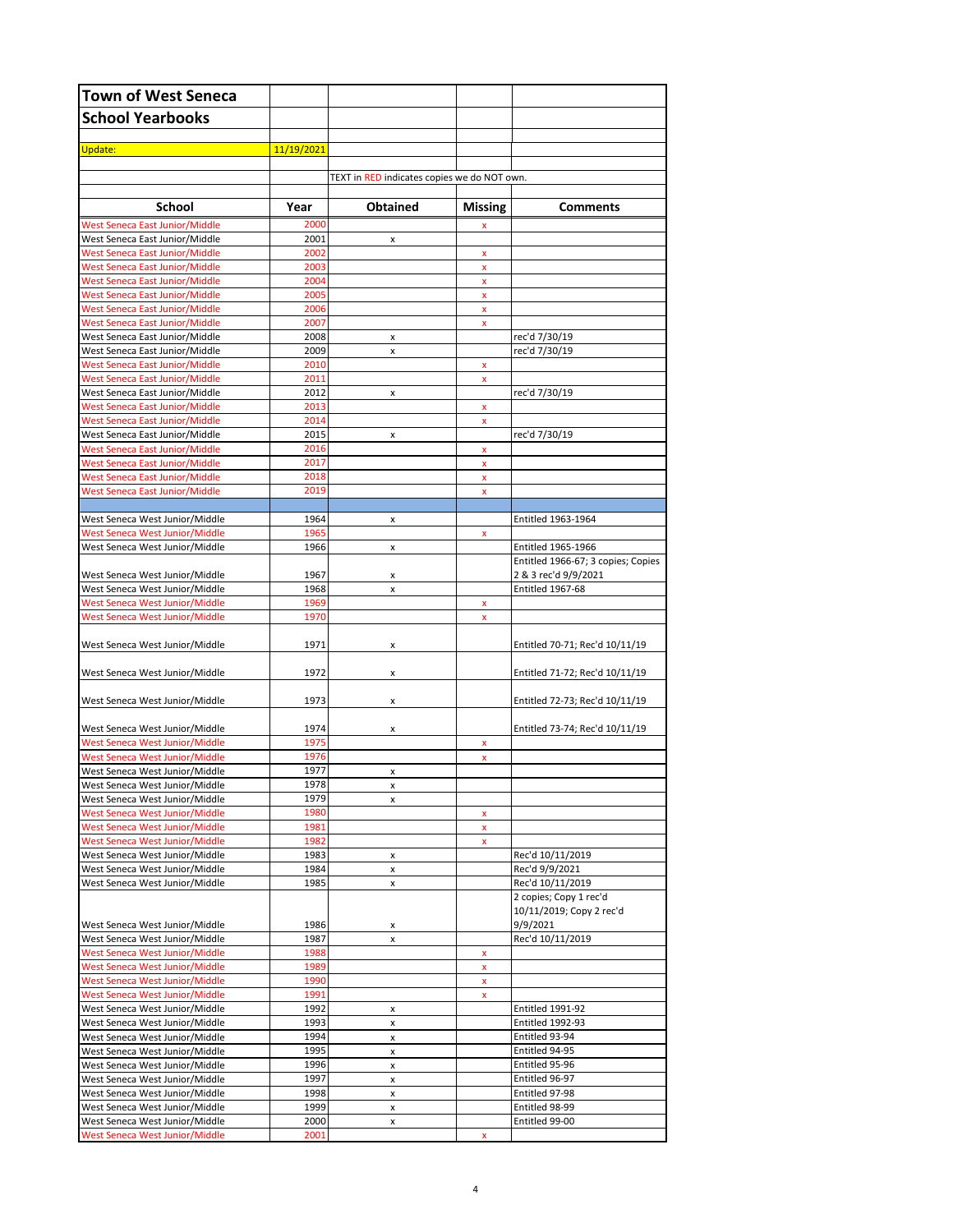| <b>Town of West Seneca</b>                                       |              |                                             |                         |                                       |
|------------------------------------------------------------------|--------------|---------------------------------------------|-------------------------|---------------------------------------|
| <b>School Yearbooks</b>                                          |              |                                             |                         |                                       |
|                                                                  |              |                                             |                         |                                       |
| Update:                                                          | 11/19/2021   |                                             |                         |                                       |
|                                                                  |              |                                             |                         |                                       |
|                                                                  |              | TEXT in RED indicates copies we do NOT own. |                         |                                       |
| School                                                           | Year         | <b>Obtained</b>                             | <b>Missing</b>          | <b>Comments</b>                       |
| West Seneca West Junior/Middle                                   | 2002         |                                             | X                       |                                       |
| West Seneca West Junior/Middle                                   | 2003         |                                             | $\mathbf x$             |                                       |
| West Seneca West Junior/Middle<br>West Seneca West Junior/Middle | 2004<br>2005 |                                             | $\pmb{\mathsf{x}}$<br>x |                                       |
| West Seneca West Junior/Middle                                   | 2006         |                                             | $\pmb{\mathsf{x}}$      |                                       |
| West Seneca West Junior/Middle                                   | 2007         |                                             | x                       |                                       |
| West Seneca West Junior/Middle                                   | 2008         |                                             | $\pmb{\mathsf{x}}$      |                                       |
| West Seneca West Junior/Middle                                   | 2009         |                                             | x                       |                                       |
| West Seneca West Junior/Middle<br>West Seneca West Junior/Middle | 2010<br>2011 |                                             | $\pmb{\mathsf{x}}$<br>x |                                       |
| West Seneca West Junior/Middle                                   | 2012         |                                             | $\pmb{\mathsf{x}}$      |                                       |
| West Seneca West Junior/Middle                                   | 2013         |                                             | x                       |                                       |
| West Seneca West Junior/Middle                                   | 2014         |                                             | $\pmb{\mathsf{x}}$      |                                       |
| West Seneca West Junior/Middle                                   | 2015         |                                             | x                       |                                       |
| West Seneca West Junior/Middle                                   | 2016         |                                             | $\pmb{\mathsf{x}}$      |                                       |
| West Seneca West Junior/Middle<br>West Seneca West Junior/Middle | 2017<br>2018 |                                             | x<br>$\pmb{\mathsf{x}}$ |                                       |
| West Seneca West Junior/Middle                                   | 2019         |                                             | x                       |                                       |
|                                                                  |              |                                             |                         |                                       |
|                                                                  |              |                                             |                         | Marked 1973-1974; Rec'd               |
| Allendale Junior                                                 | 1974         | x                                           |                         | 9/9/2021<br>Entitled 1974-1975; Rec'd |
| Allendale Junior                                                 | 1975         | x                                           |                         | 9/9/2021                              |
|                                                                  |              |                                             |                         | Entitled 1975-1976; Rec'd             |
| Allendale Junior                                                 | 1976         | x                                           |                         | 9/9/2021                              |
|                                                                  |              |                                             |                         | Entitled 1976-1977; Rec'd             |
| Allendale Junior<br><b>Allendale Junior</b>                      | 1977<br>1978 | x                                           | x                       | 9/9/2021                              |
| <b>Allendale Junior</b>                                          | 1979         |                                             | $\pmb{\mathsf{x}}$      |                                       |
| <b>Allendale Junior</b>                                          | 1980         |                                             | x                       |                                       |
| <b>Allendale Junior</b>                                          | 1981         |                                             | $\pmb{\mathsf{x}}$      |                                       |
|                                                                  |              |                                             |                         | Entitled 1981-1982; 2 copies; Copy    |
| Allendale Junior<br><b>Allendale Junior</b>                      | 1982<br>1983 | x                                           |                         | 1 & copy 2 rec'd 9/9/2021             |
| <b>Allendale Junior</b>                                          | 1984         |                                             | x<br>$\pmb{\mathsf{x}}$ |                                       |
|                                                                  |              |                                             |                         | Entitled 1984-1985; Rec'd             |
| Allendale Junior                                                 | 1985         | x                                           |                         | 9/9/2021                              |
| <b>East Elementary</b>                                           | 1984         | x                                           |                         |                                       |
| <b>East Elementary</b>                                           | 1985         | x                                           |                         |                                       |
| East Elementary                                                  | 1986         | x                                           |                         |                                       |
| <b>East Elementary</b>                                           | 1987         | x                                           |                         |                                       |
| <b>East Elementary</b><br><b>East Elementary</b>                 | 1988<br>1989 | x                                           |                         |                                       |
| <b>East Elementary</b>                                           | 1990         | x<br>x                                      |                         |                                       |
| East Elementary                                                  | 1991         | x                                           |                         |                                       |
| <b>East Elementary</b>                                           | 1992         | x                                           |                         |                                       |
| <b>East Elementary</b>                                           | 1993         | x                                           |                         |                                       |
| <b>East Elementary</b>                                           | 1994         |                                             | x                       |                                       |
| East Elementary<br><b>East Elementary</b>                        | 1995<br>1996 | x                                           | x                       |                                       |
| <b>East Elementary</b>                                           | 1997         |                                             | x                       |                                       |
| <b>East Elementary</b>                                           | 1998         | x                                           |                         |                                       |
| <b>East Elementary</b>                                           | 1999         |                                             | x                       |                                       |
| <b>East Elementary</b>                                           | 2000         |                                             | x                       |                                       |
| <b>East Elementary</b><br><b>East Elementary</b>                 | 2001<br>2002 |                                             | x<br>x                  |                                       |
| <b>East Elementary</b>                                           | 2003         |                                             | x                       |                                       |
| <b>East Elementary</b>                                           | 2004         |                                             | x                       |                                       |
| <b>East Elementary</b>                                           | 2005         |                                             | x                       |                                       |
| <b>East Elementary</b>                                           | 2006         |                                             | x                       |                                       |
| <b>East Elementary</b>                                           | 2007         |                                             | x                       |                                       |
| <b>East Elementary</b><br><b>East Elementary</b>                 | 2008<br>2009 |                                             | x<br>x                  |                                       |
| <b>East Elementary</b>                                           | 2010         |                                             | x                       |                                       |
| <b>East Elementary</b>                                           | 2011         |                                             | x                       |                                       |